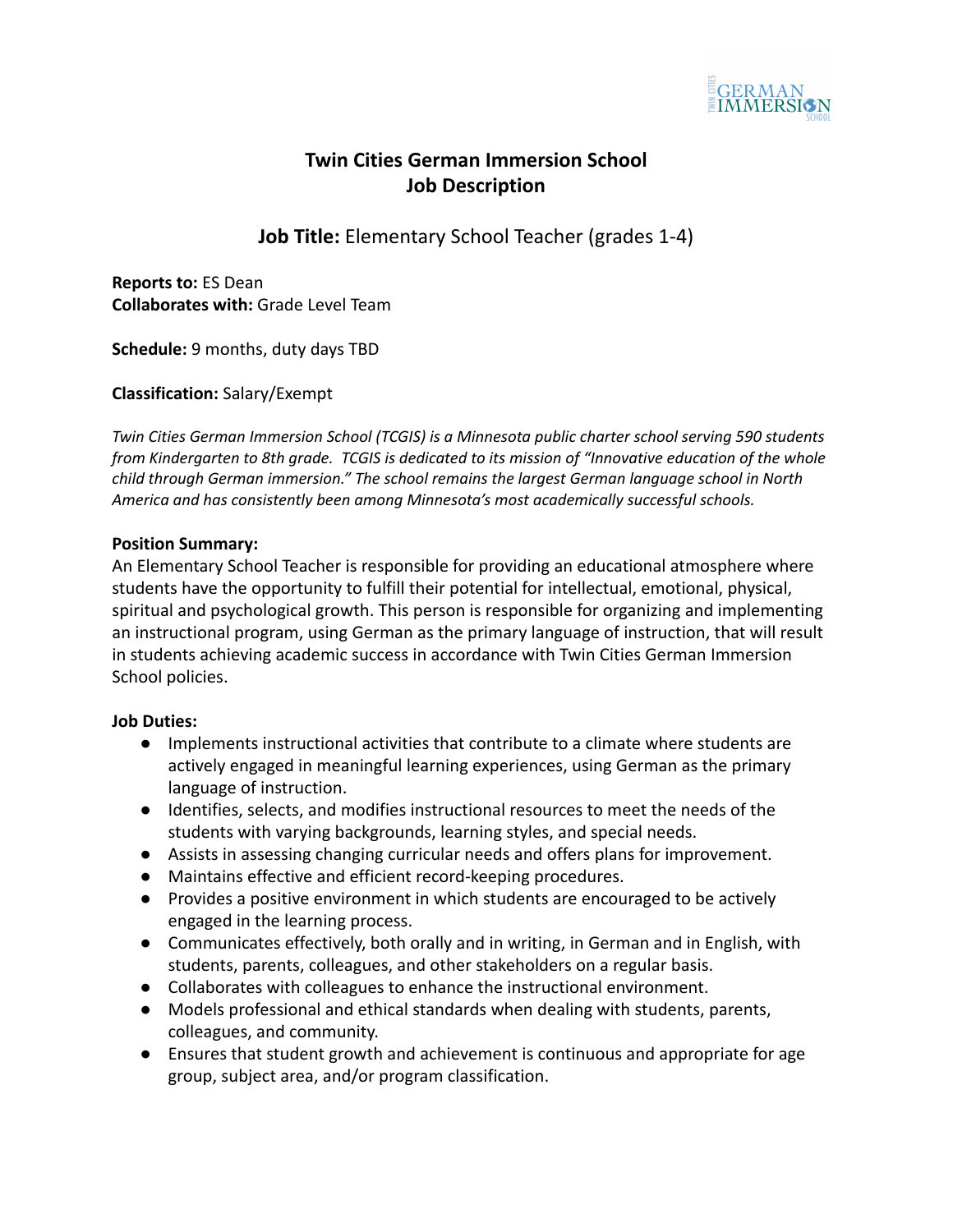

- Establishes and maintains cooperative working relationships with students, parents, and colleagues.
- Assumes responsibility for meeting his/her course and school-wide student performance goals.
- Demonstrates gains in student performance.
- Participates in professional development activities.
- Meets professional obligations through efficient work habits such as: meeting deadlines, honoring schedules, coordinating work with others.
- Performs other duties and responsibilities as assigned by their supervisor. All work responsibilities are subject to having performance goals and/or targets established as part of the annual performance planning process or as the result of organizational planning.

### **School Culture**:

- **●** Works collaboratively, builds strong professional relationships, listens to multiple views and supports solution-oriented practices.
- Establishes a structured, positive, and inspiring school culture.
- Creates a culture of equity that values diversity and inclusion.

## **Required Qualifications:**

- Commitment to TCGIS's mission, vision, values & strategic goals.
- Bachelor's Degree in subject area.
- **●** Proficiency in German language and culture.
- Valid Minnesota teaching license in applicable grade level and subject area (and/or a commitment to work with TCGIS and the State Board of Teaching to receive licensure)
- Eligible to work in the United States (and/or commitment to work with TCGIS to receive work permit).
- Dedicated, flexible and supportive of charter school concept.
- Must be a passionate, dedicated, and resourceful teacher
- A minimum of one year teaching experience preferred
- Working knowledge of Minnesota Learning Standards

## **Preferred Qualifications:**

- Experience in developing and implementing social-emotional learning.
- A minimum of three years of teaching experience

## **Working Conditions:**

- Physical Ability: Tasks may involve extended periods of time at a keyboard or workstation.
- Sensory Requirements: Some tasks require visual perception and discrimination.
- Some tasks require oral communications ability.